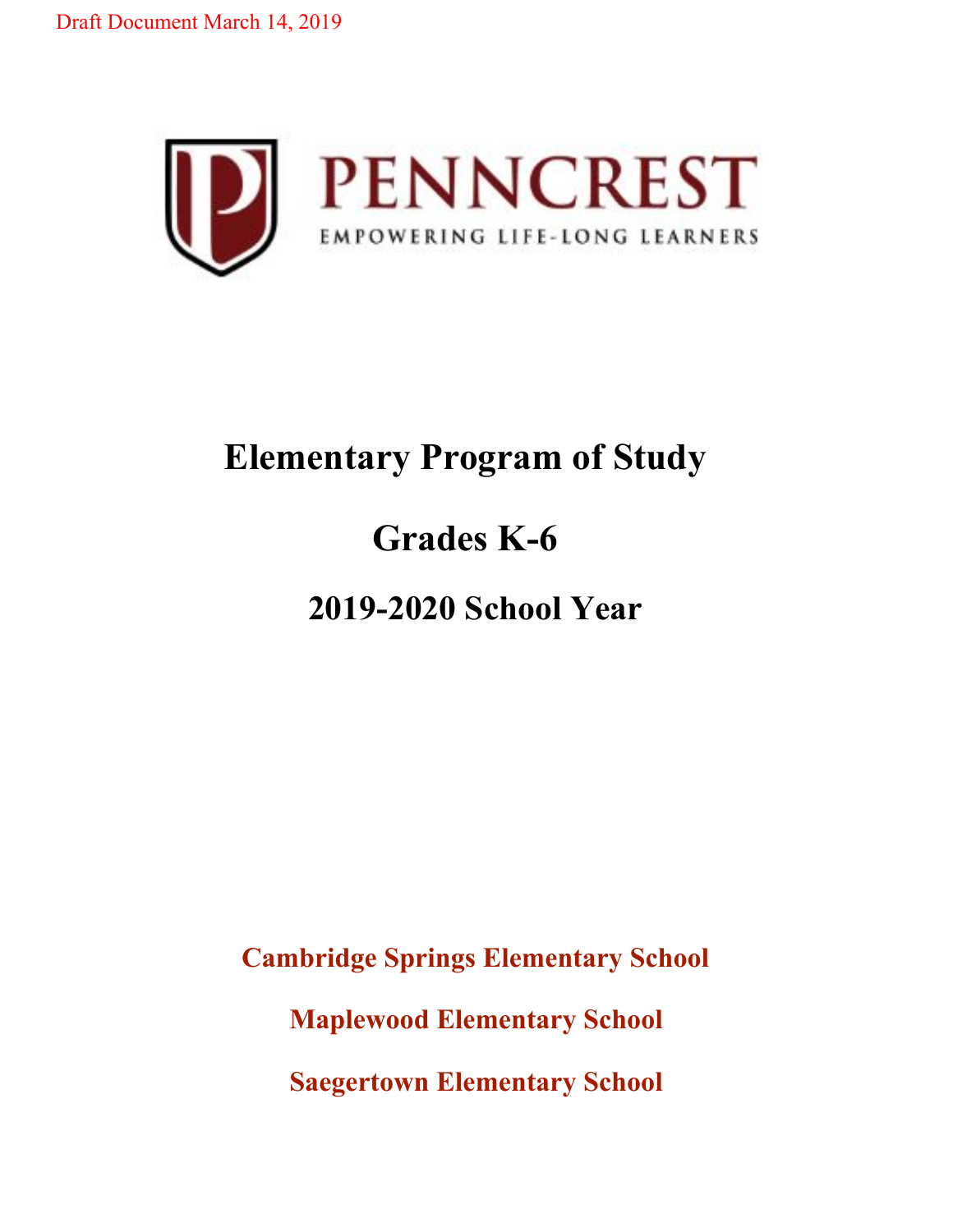## **From the PENNCREST Principals**

Cambridge Springs [Elementary](http://www.cambridgespringselm.net/) School Principal: [Jennifer](mailto:jstevens@penncrest.org) Stevens 814-398-4636 [Maplewood](http://www.maplewoodelm.net/) Elementary School Principal: Erin [Fonzo](mailto:efonzo@penncrest.org) 814-337-1659 [Saegertown](https://www.saegertownelm.net/) Elementary School Principal: Matt [Caro](mailto:MCaro@penncrest.org) 814-763-2314

Dear Student, Parent and Guardian:

Welcome to the PENNCREST Elementary Instructional Program. PENNCREST is dedicated to the academic, social and emotional development of every student. At the elementary level, this is achieved through a team approach. Your child's learning path will be developed through positive classroom instruction combined with instructional, behavioral and school counselor supports and interventions. Students are instructed on a continuum of skills and application of knowledge that are aligned to the required PA standards and focused on 21st century skills. Classroom activities and assignments are engaging and challenging. Instruction is differentiated to meet students where they are and help them grow in their abilities to learn and apply skills and knowledge. Our classrooms are positive learning environments where all students can be involved and participate in the learning process.

As students develop skills and strategies, students then apply their learning and understanding in more independent activities to demonstrate mastery.

Our elementary team, consisting of teachers, school counselors, support professionals, administrators, and approved volunteers, serve to support our schools, students and families by presenting curriculum and resources of the highest quality.

The elementary instructional team is honored to be serving the youngest students of [PENNCREST](https://www.penncrest.org/) Schools, and welcomes parent and community input about what we can do to better serve students and help them to reach their maximum potential.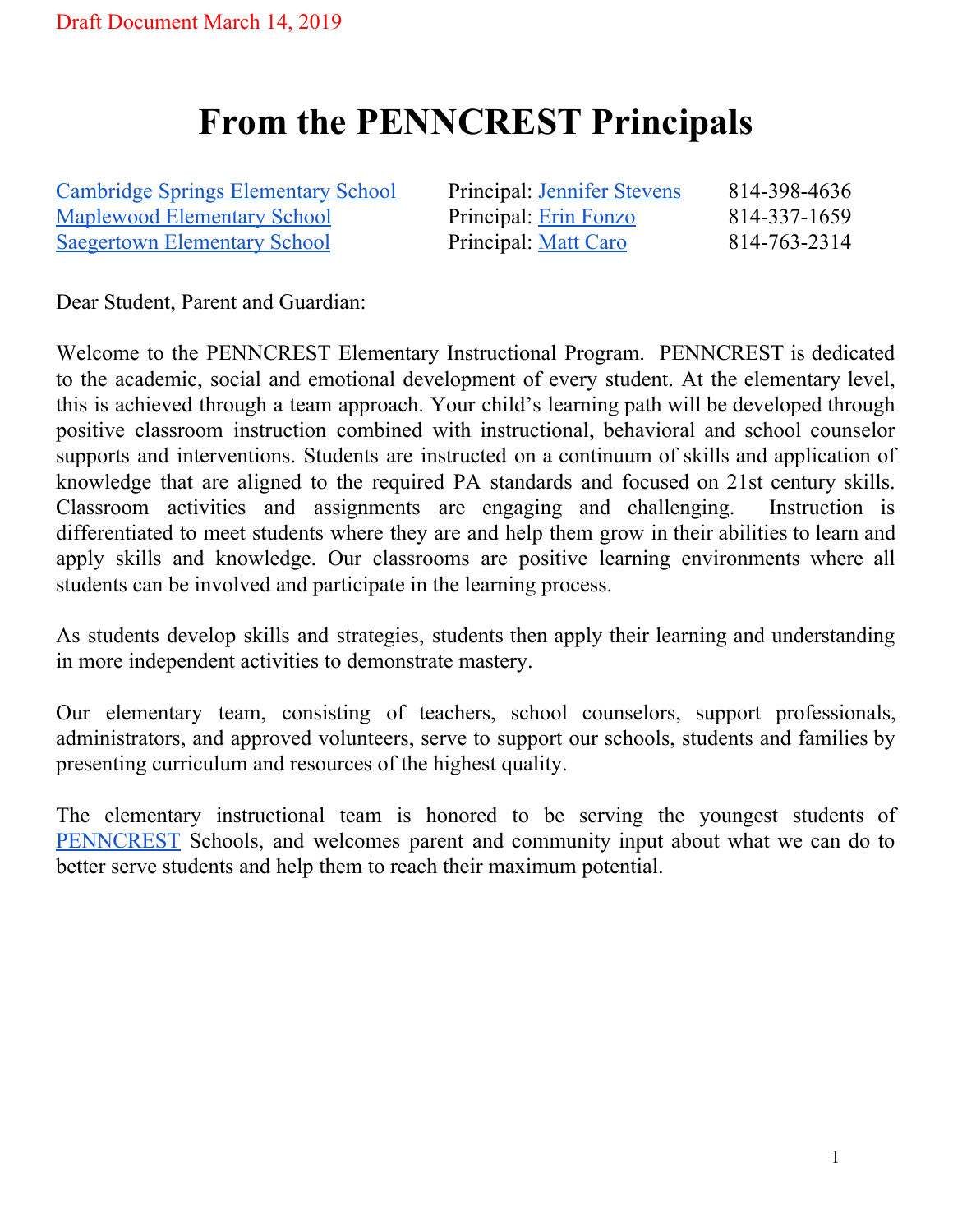## **PENNCREST Grading Scale**

### **Academic Skills and Performance**

#### **Grades K-2**

**Core Area Subjects, Special Area Subjects (Art, Physical Education, Computers, Music)** The standards-based report card ensures more consistency of expectations from teacher to student and family for younger students. Progress will be reported as follows on quarterly reports:

- 3 Met the standard
- 2 Making progress
- 1 Limited progress

#### **Grades 3-6**

#### **Core Area Subjects, Special Area Subjects (Art, Physical Education, Computers, Music)**

As students transition to the upper elementary grade levels, grades will be reported as a percentage on quarterly reports.

| <b>Letter Grade</b> | Percentage |
|---------------------|------------|
| А                   | 100-90     |
| B                   | 89-80      |
| C                   | 79-70      |
| D                   | 69-60      |
| F                   | $59-0$     |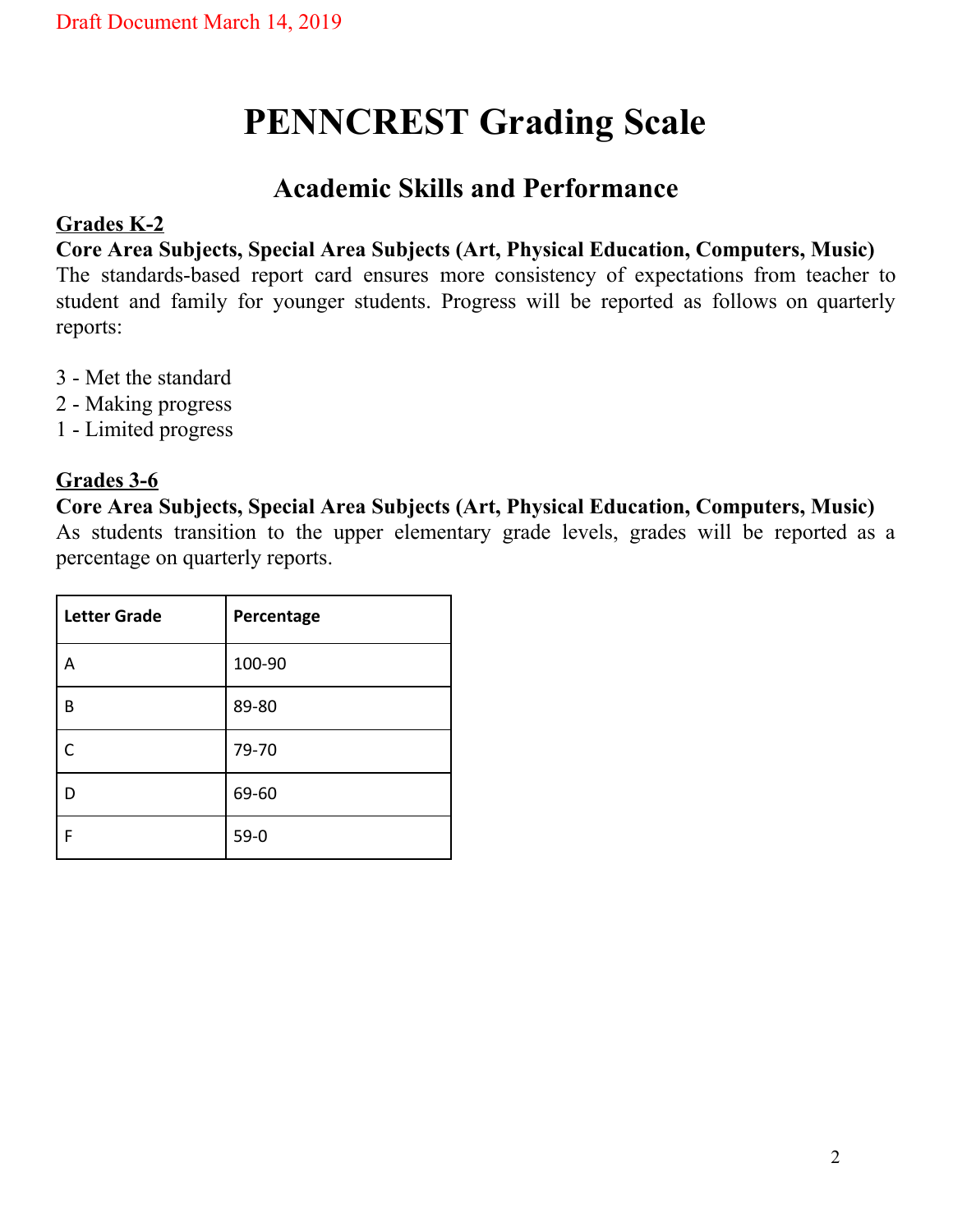## **Learning Skills and Behavior**

#### **Grades K-2**

Homeroom teachers will provide parents and students with feedback and progress on the following learning skills and behaviors:

| <b>Follows directions</b>                       | Keeps materials organized                         |
|-------------------------------------------------|---------------------------------------------------|
| Uses time wisely                                | Seeks appropriate help                            |
| Stays focused on instruction                    | Follows school, bus and classroom<br>expectations |
| Completes homework/class assignments on<br>time | Interacts positively with others                  |
| Completes work neatly                           | Takes responsibility for actions                  |

Key

- 3 Proficient
- 2 Developing
- 1 Basic

#### **Grades 3-6**

Homeroom teachers will provide parents and students with feedback and progress on the following learning skills and behaviors:

| Demonstrates effort                | Participates cooperatively in class    |
|------------------------------------|----------------------------------------|
| Completes work neatly              | Completes homework/assignments on time |
| Demonstrates organizational skills | Respect for adults                     |
| Follows school and classroom rules | Respect for peers                      |
| Works independently                |                                        |

Key

3 - Proficient

2 - Developing

1 - Basic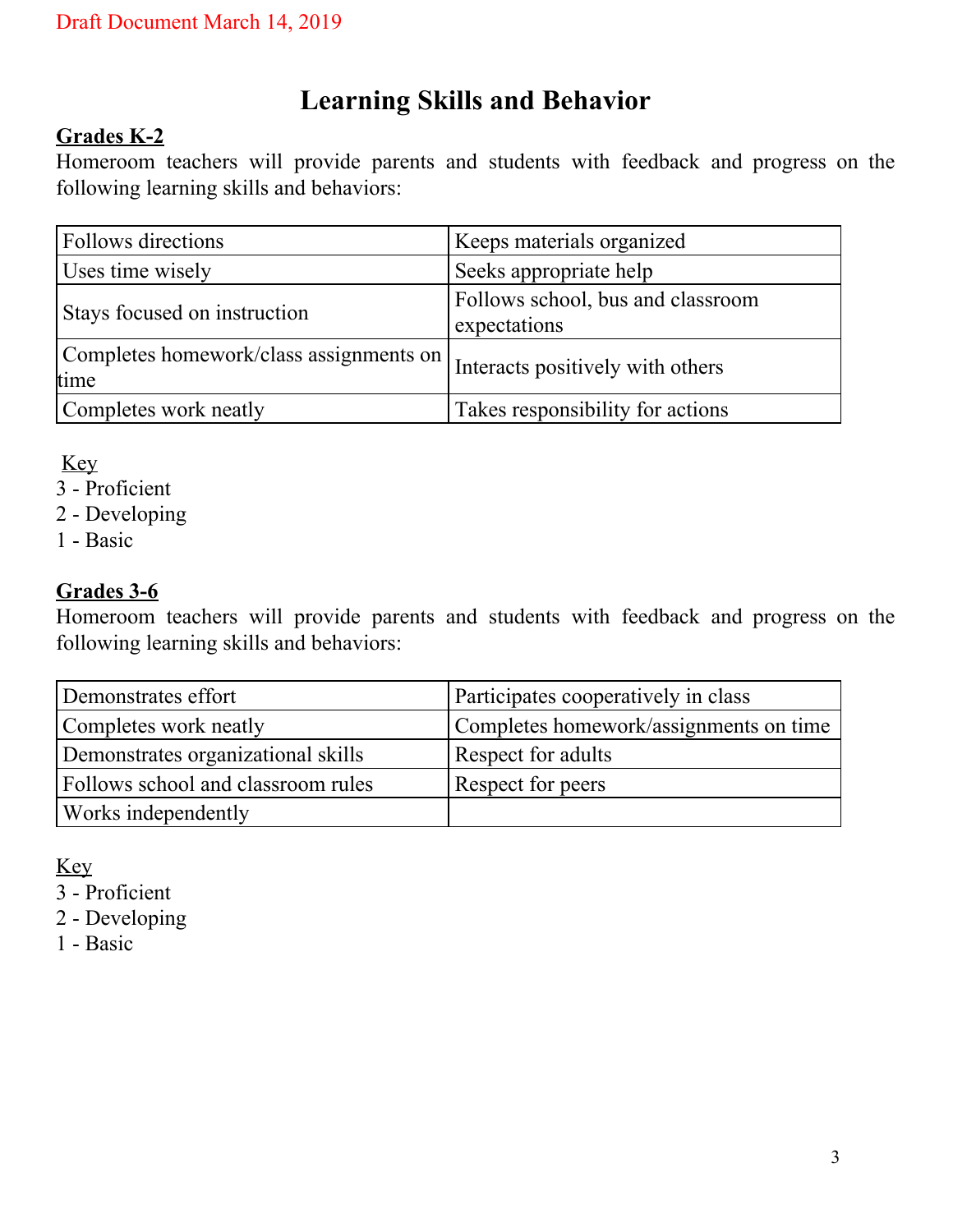## **PENNCREST Academic Program**

## **Grades K - 6 Specialized Areas of Study**

The elementary schools follow a four-day rotation schedule to maximize learning opportunities in Art, Technology, Physical Education, and Music. The schedule allows for all students to have equal learning time in the curriculum. Special area classes are provided in a 40 minute block.

Art - Art is offered for all Kindergarten through sixth grade students. Students at the primary level (K-2) explore art process, practice fundamental skill and are given opportunities to express their individual creativity in a program of study that encompases drawing, painting, printmaking, ceramics, collage and multi-media compositions. Students at the intermediate level (3-6) build on fundamental knowledge, developing further depth of knowledge through exploration and proper handling of materials balanced with creative expression exploring more challenging exercises in drawing, painting, printmaking, ceramics, collage and culti-media compositions.

**Music** - Music is offered for all Kindergarten through sixth grade students. Students at the primary level (K-2) will develop skills in topics including; beat, voice, rhythm, pitch, melody, meter, instruments, dynamics, tempo, duration, and listening. Students at the intermediate level (3-6) will develop skills in such topics as rhythm, singing, melody, notes and rests, articulation, tempo,chords and harmony. In addition, students will be exposed to the Romantic Period, the Classical Period, and the Impressionist Period.

**Physical Education (PE)** - PE is offered for all Kindergarten through sixth grade students. Students will participate in traditional and non-traditional activities that allow them to gain knowledge, skills, and confidence to enjoy physical activity while also creating habits to promote lifetime wellness. There is a strong focus on character building, communication, cooperation and the practice of good sportsmanship. Topics include fitness assessment, throwing and catching, body management, soccer, cooperative games, dance, jump rope/hula hoop, striking baseball/hockey/tennis, basketball handling, fitness, volleyball, and various non-traditional activities.

**Technology** - Technology is offered for all Kindergarten through sixth grade students. Students at the primary level (K-2) explore technology and begin to develop the fundamental knowledge and skills to think, create, and innovate using technology. The focus of technology and the intermediate level (3-6) is to prepare students to be future-ready by reinforcing their ideas and curiosity through such topics as keyboarding, digital citizenship, STEM, makerspace, circuits, robotics, coding, design thinking, and audio/video exploration.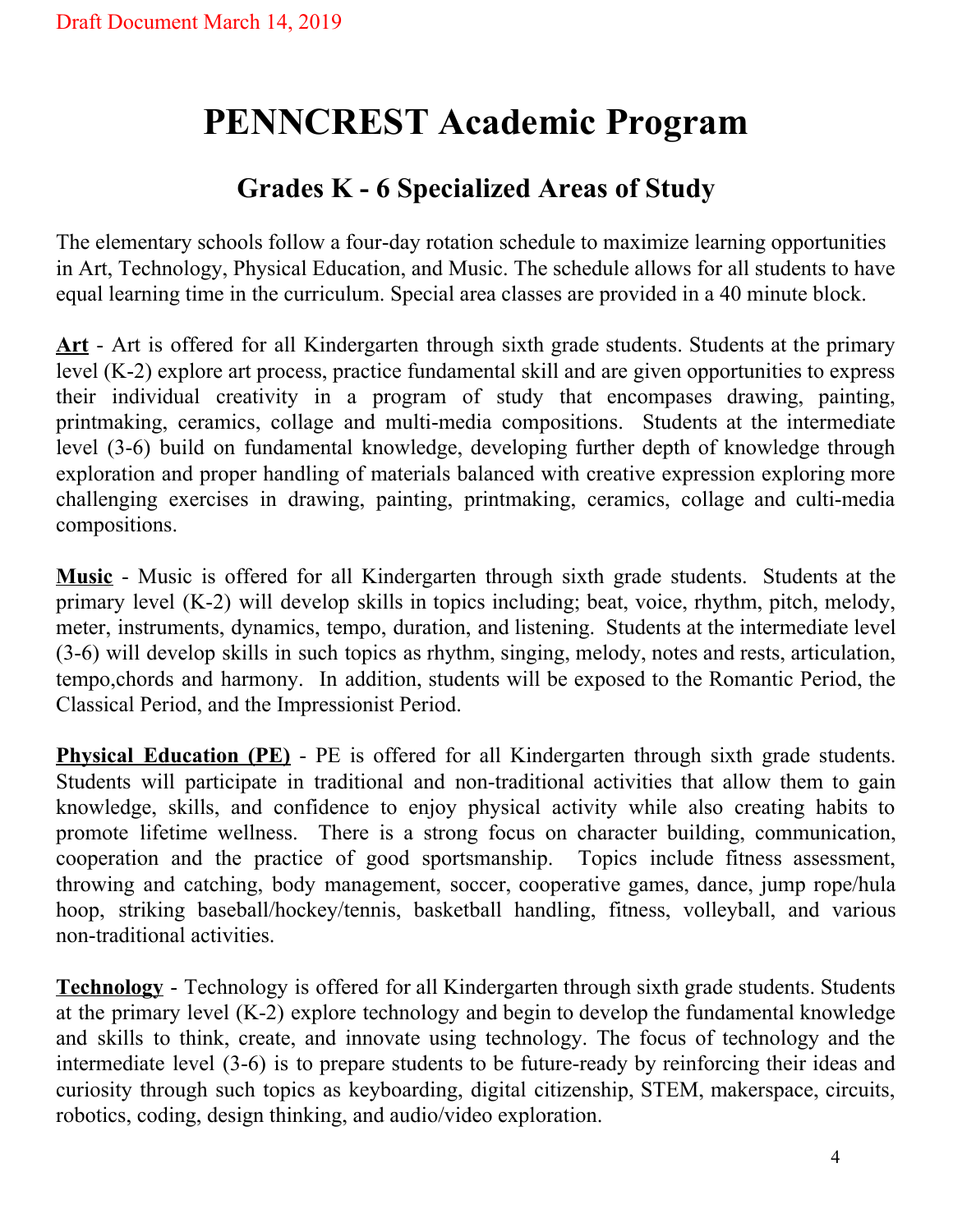**Social Emotional Learning Curriculum** - Social-emotional learning lessons are integrated into morning meetings kindergarten through sixth grade. Integration of direct skill instruction gives students the tools to excel in and out of the classroom. Students make progress in emotion management, situational awareness, and academic achievement. Students learn invaluable skills that help them navigate their way through school as well as their community including bully prevention. Age-appropriate activities engage students and set children on a path to lifelong success. Children learn how to make friends, manage their emotions, solve problems, and deal with peer pressure.

**WIN** - "What I Need" is a term used in the PENNCREST School District to describe how schools provide supports, through differentiated small group instruction and supplemental interventions / extensions as needed, for each child to be successful. Thirty minutes daily is utilized for supplemental interventions and extensions maximizing the use of staff to meet student needs. Teachers use proven interventions and sound instructional practices. Multiple measures of data are used to guide decisions regarding differentiated instruction and interventions.

**Band** - Students in grades 4, 5 and 6 may elect to participate in Band. The purpose of the elementary band is to enable the student to develop and utilize his/her musical playing talents to the fullest, to perform as an individual and as a member of the larger music ensemble to promote self-confidence, stage presence and a feeling of team cooperation. This program is an introduction to playing a band instrument, and further develops students skills in rhythm and note recognition, proper instrument playing technique, and musical literacy and performance.

**Chorus** - Students in grades 4, 5 and 6 may elect to participate in Chorus. The purpose of Chorus is to enable the student to develop and utilize his/her singing voice to its fullest potential, to perform as an individual and as a member of the larger vocal ensemble to promote self-confidence, stage presence and a feeling of team cooperation. At least one public concert is presented in fourth grade, while at least two public concerts are presented in both fifth and sixth grades.

Lunch - 30 minutes per day with grade level Free and reduced priced meals are available Free and [Reduced](https://drive.google.com/file/d/117cJW6flz1Ou8ycYyNTx76gt8juRwU9D/view) Meal Letter Free and Reduced Meal [Application](https://drive.google.com/file/d/13TrTt3L9Bpfftyv_FUWGVahwqBTBN4Tr/view)

Recess - Every student has an opportunity for recess or another appropriate activity 30 minutes per day. Students will go outside as long as the temperature is above 25 degrees.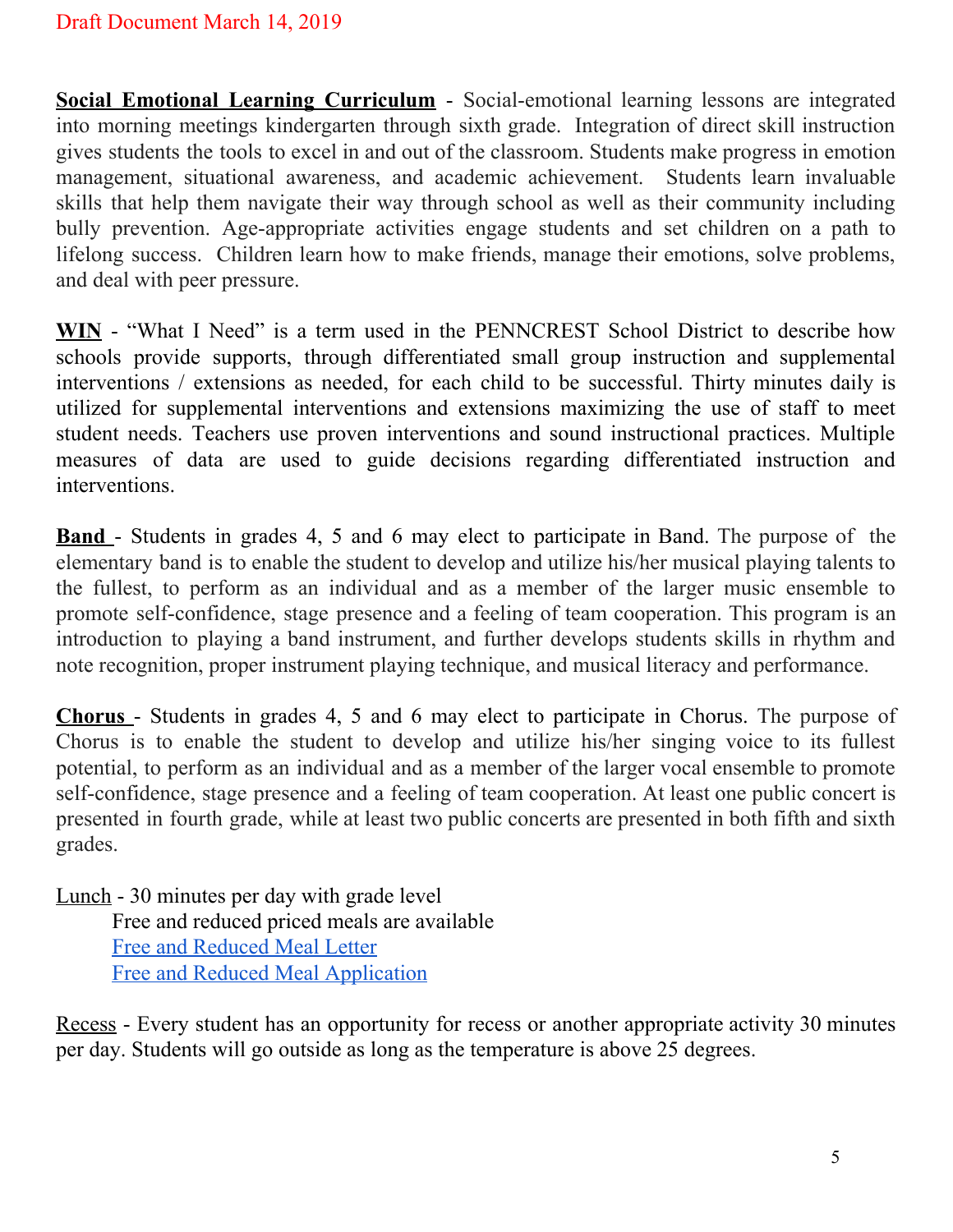## **Kindergarten**

Reading - Reading instruction is provided 90 minutes per day. Kindergarten readers can answer questions and recall details about what they have read. With support they can retell a story with character, setting, and major events. Kindergarten students are expected to identify and compare the authors and illustrators and the beginnings and endings of stories.

Writing - Writing instruction is provided 60 minutes per day. Kindergarten students write narrative stories, informational pieces, and persuasive documents. Narrative stories should include who was in the story and one or two of the events that happened in the story. Nonfiction pieces require looking closely at an object or a process and writing the details the students want to teach their readers. While writing persuasive documents such as posters, brochures, and letters, Kindergarteners communicate their opinion on a topic with supporting reasons.

Science - Science instruction is integrated into the Kindergarten Reading and Writing Block. Science topics covered in the Kindergarten curriculum include life cycles, exploration of living and nonliving, seasons/weather and earth sciences. Basic scientific investigation is presented through observation, experimentation, and data analysis.

Social Studies - Social Studies instruction is integrated into the Kindergarten Reading and Writing Block. Social Studies topics covered in the Kindergarten curriculum include families, communities, careers, responsibilities, and traditions.

Mathematics - Math instruction is provided for 60 minutes per day. Students will learn to identify, classify and count numbers 0-20. Students identify, name and describe 2D shapes and 3D shapes. Students also work on the unit of measurement with length, weight, capacity and area. An introduction to money and time is also provided. Students learn to work with number pairs with addition and subtraction to 10.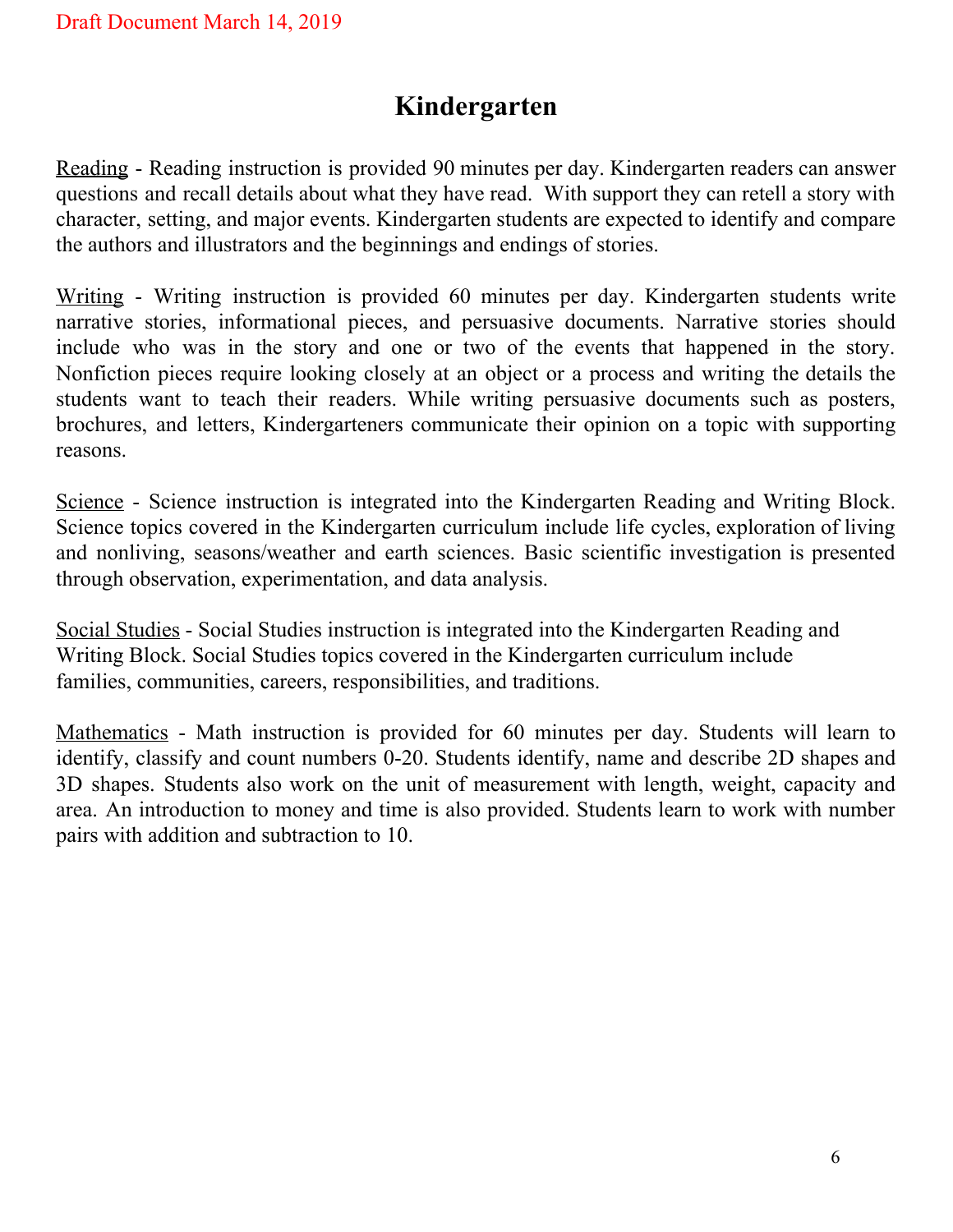## **First Grade**

Reading - Reading instruction is provided 90 minutes per day. First grade readers learn to ask and answer questions and give details about text (eg. stories, books, articles). They can retell stories and include details. First graders tell who is telling the story and they are beginning to notice and use text features to locate facts or information. They can also determine the meaning of difficult words using the content of the text.

Writing - Writing instruction is provided 60 minutes per day. First graders write narrative, informational, and persuasive pieces that focus on a single topic. They develop a topic with two or more facts and include thoughts and feelings to describe experiences and events. First graders are beginning to use transition words between events or facts. They use a variety of words and phrases in their writing and are demonstrating conventions such as capitalization, punctuation, and spelling.

Science - Science instruction is integrated into the first grade Reading and Writing Block. Topics covered in the first grade curriculum include biology, physical science, and earth and space. Basic scientific investigation is presented through observation, experimentation, and data analysis.

Social Studies - Social Studies instruction is integrated into the first grade Reading and Writing Block. Topics covered in the first grade curriculum include families, communities, responsibilities, and traditions.

Mathematics - Math instruction is provided for 60 minutes per day. Students in first grade will learn to recognize numbers to 120, place value and number comparison to 100, addition and subtraction within 100, solving word problems, recognition of two and three dimensional shapes, along with non standard linear measurement, recognition of fractions to fourths, time to the hour and half hour, and reading and creating graphs.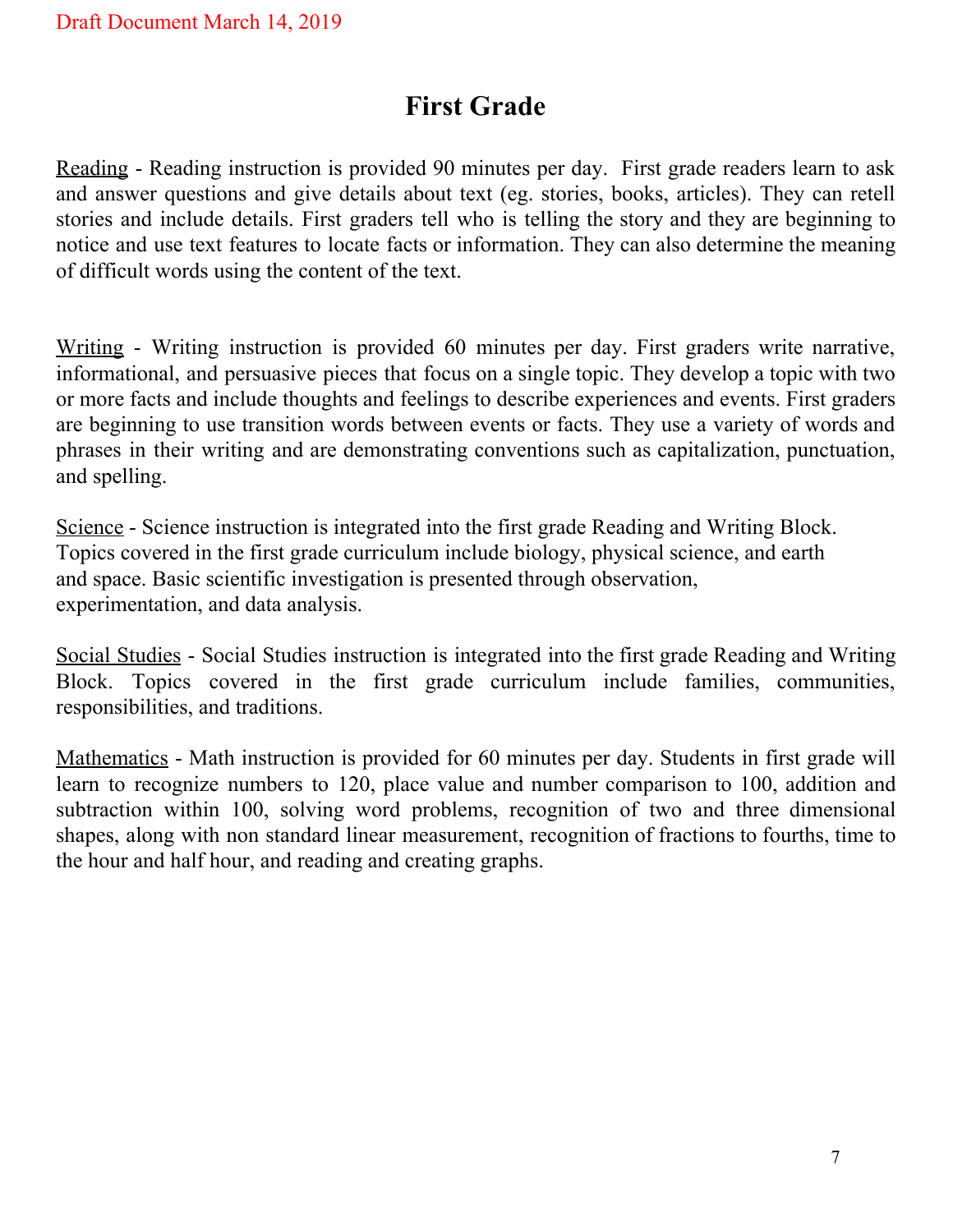## **Second Grade**

Reading - Reading instruction is provided 90 minutes per day. Second grade readers demonstrate an understanding of the *who, what, why* questions and can identify a central lesson or moral in a text. They can identify the main idea in a multi-paragraph text and describe how characters in a story respond to events and challenges. Second graders can compare and contrast two versions of the same story or two texts on the same topic. They can choose from a variety of strategies and tools to determine the meaning of words.

Writing - Writing instruction is provided 60 minutes per day. Second graders write personal narratives, science reports, book reviews, and poetry. They identify and introduce a topic, group similar information, and provide closure in their writing. Second graders write book reviews that include opinions, supporting reasons, and a concluding statement. Their writing includes facts and definitions, a variety of words and phrases and conventions such as capitalization, punctuation, and spelling.

Science - Science instruction is integrated into the second grade Reading and Writing Block. Topics covered in the second grade curriculum include basic structures, life cycles, habitats, and functions of plants and animals. The students will participate in scientific investigations using their five senses to observe and describe the outcomes of an investigation.

Social Studies - Social Studies instruction is integrated into the second grade Reading and Writing Block. Topics covered in the second grade curriculum include types of communities and how they have changed over time, and America's history including Native Americans and European explorers and settlers. It also includes career exploration and concepts related to basic economics (needs/wants, goods and services).

Mathematics - Math instruction is provided for 60 minutes per day. Students in second grade will learn to add and subtract numbers to 1,000. Students will be able to skip count by 2, 5, 10 and 100's to 1, 000, add and subtract fluently using mental strategies. In addition, students will tell and write time to the nearest 5 minutes, measure length, weight and capacity, recognize angles, faces, vertices of shapes and fractions of shapes, count collections of money and make change. Problem solving skills involving addition, subtraction, money and measurement will be emphasized.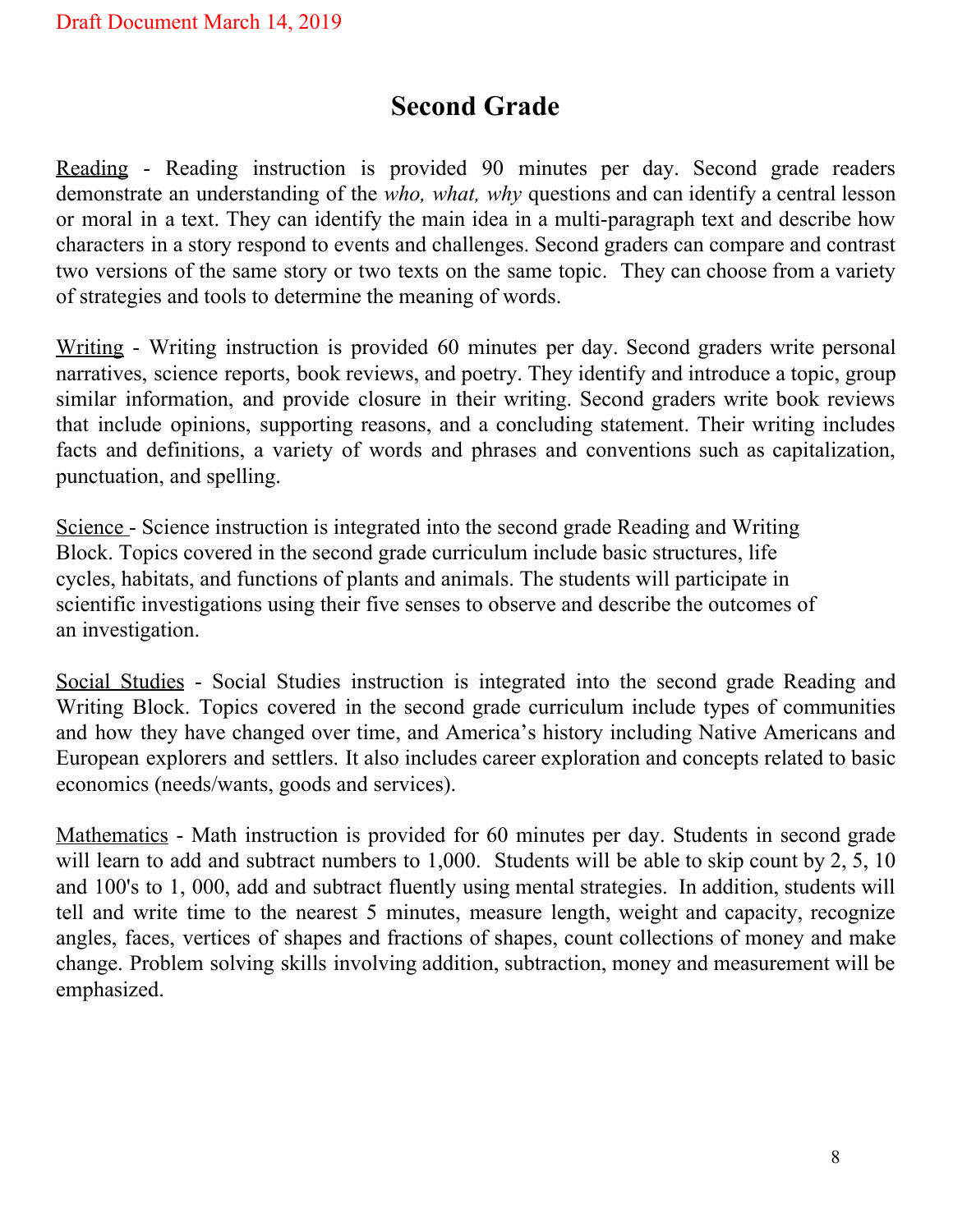## **Third Grade**

Reading - Reading instruction is provided 90 minutes per day. Third grade readers can refer specifically to the text as a basis for an answer. They can explain how key details support the main idea and are able to identify character traits, motivations, and feelings. Third graders can describe the relationship between different genre of nonfiction reading (scientific, historical events, technical procedures) and are able to use text features and search tools to locate information. They can identify and explain the point of view from which a text is written and they understand word relationships and nuances in word meaning.

Writing - Writing instruction is provided 60 minutes per day. Third graders write narrative, informational, fictional and opinion pieces as well as text-based essays. They are able to introduce a topic or text for a specific audience and know this is important for supporting the purpose of their writing. Third graders use actions, thoughts, feelings, and other narrative techniques to develop a story. They use linking words and phrases, and can explain the function of nouns, pronouns, verbs, adjectives, and adverbs. Third graders work to increase their ability to spell words conventionally.

Mathematics - Math instruction is provided for 60 minutes per day. Students in third grade will learn to use place value strategies to solve problems, including rounding, multiplication and division, measurement, telling time, money, fractions and geometry with a specific focus on the classification of shapes and their attributes.

Science - Science instruction is provided for 2.5 hours per week. Topics covered in third grade curriculum include: the scientific method, life cycles of plants and animals, ecosystems, landforms, layers of the earth, rocks and minerals, water resources, natural resources, weather patterns, matter, energy-force-motion, patterns in the sky, and the solar system.

Social Studies - Social Studies instruction is provided for 2.5 hours per week. The third grade social studies curriculum introduces cardinal and intermediate directions along with basic map and globe skills, emphasizes information about various types of communities, discusses early American culture groups, and celebrates important days of historical significance. Third grade investigates various aspects of local history.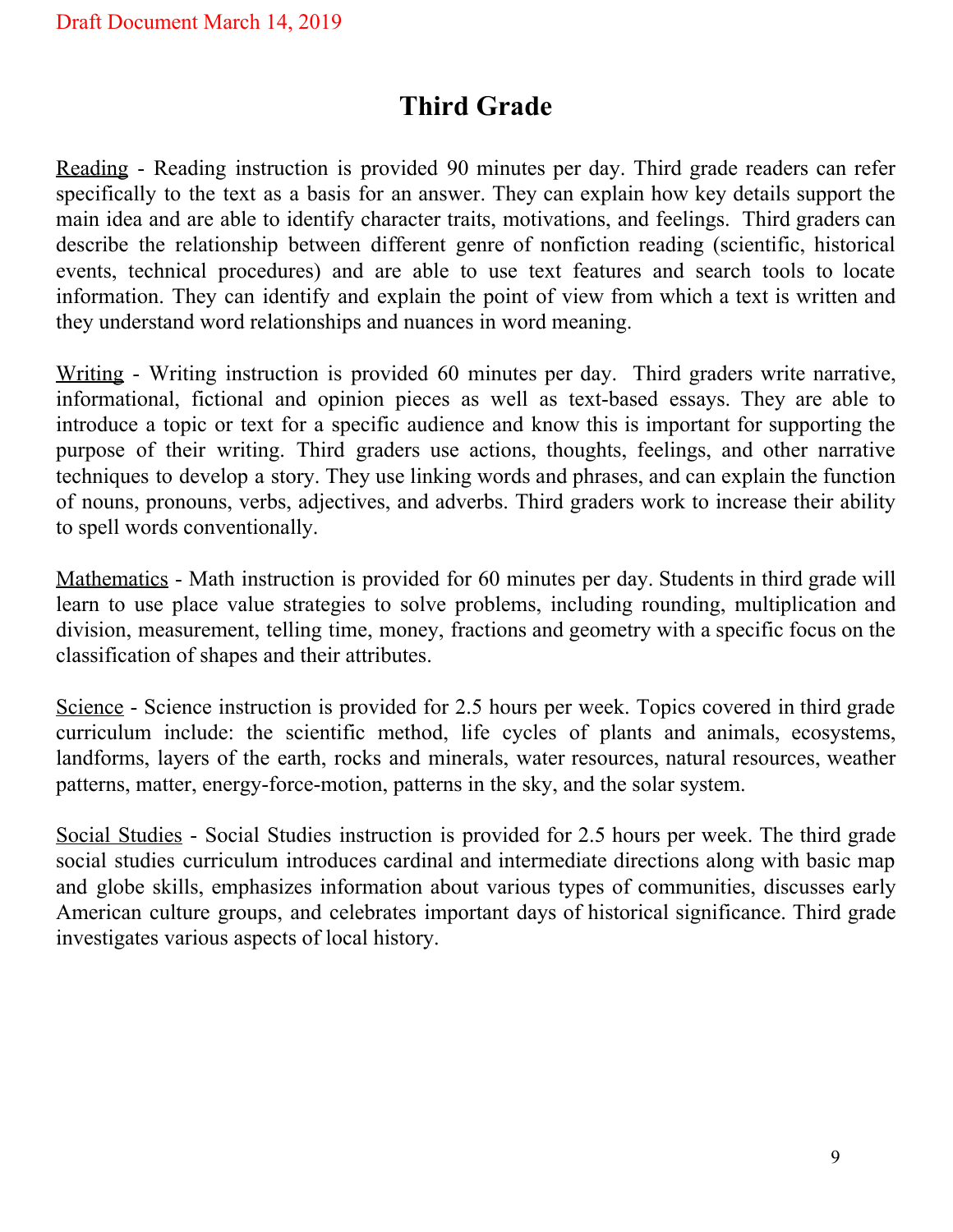## **Fourth Grade**

Reading - Reading instruction is provided 60 minutes per day. Fourth grade readers are able to draw inferences from a text and do a more in-depth description of theme, character, setting, and events. They can explain events in a nonfiction text including what happened and why and also recognize similar themes and topics from different stories. Fourth graders understand figurative language and can describe text structures such as chronological, cause and effect, and problem and solution. Fourth graders are able to compare and contrast point of view and explain how authors use reasons and evidence to support different points of view.

Writing - Writing instruction is provided 60 minutes per day. Fourth graders write literary essays, persuasive pieces, and realistic fiction stories. They are able to develop a topic by adding facts, quotations, definitions, and concrete details. Fourth graders use dialog to develop experiences and events and are able to link personal opinions with relevant reasons. They use precise language and domain specific vocabulary when writing about a topic and consistently write in complete and accurately punctuated sentences.

Mathematics - Math instruction is provided for 60 minutes per day. Students will learn place value, to read, write, add, subtract and round whole numbers to the millions place along with multiplication and division. Students will also learn how to multiply 2 digits by 2 digits and divide with up to a 2 digit divisor. Students will explore how to compare and decompose fractions and decimals and multiply fractions by a whole number. Students will also read and write decimals to the hundredths place and convert between fractions and decimals. Students will also learn to solve problems involving measurement and conversions, calculate area and perimeter of two dimensional figures as well as draw lines and angles and identify those in two dimensional figures.

Science - Science instruction is provided for 2.5 hours per week. Topics covered in the fourth grade science curriculum include studies of life science, the ecosystem, the Earth, properties of matter-electricity-magnetism, simple machines, and the Universe.

Social Studies - Social Studies instruction is provided for 2.5 hours per week. The fourth grade social studies curriculum introduces and reviews cardinal and intermediate directions and map skills, and the study of Pennsylvania history, geography, economics, and government.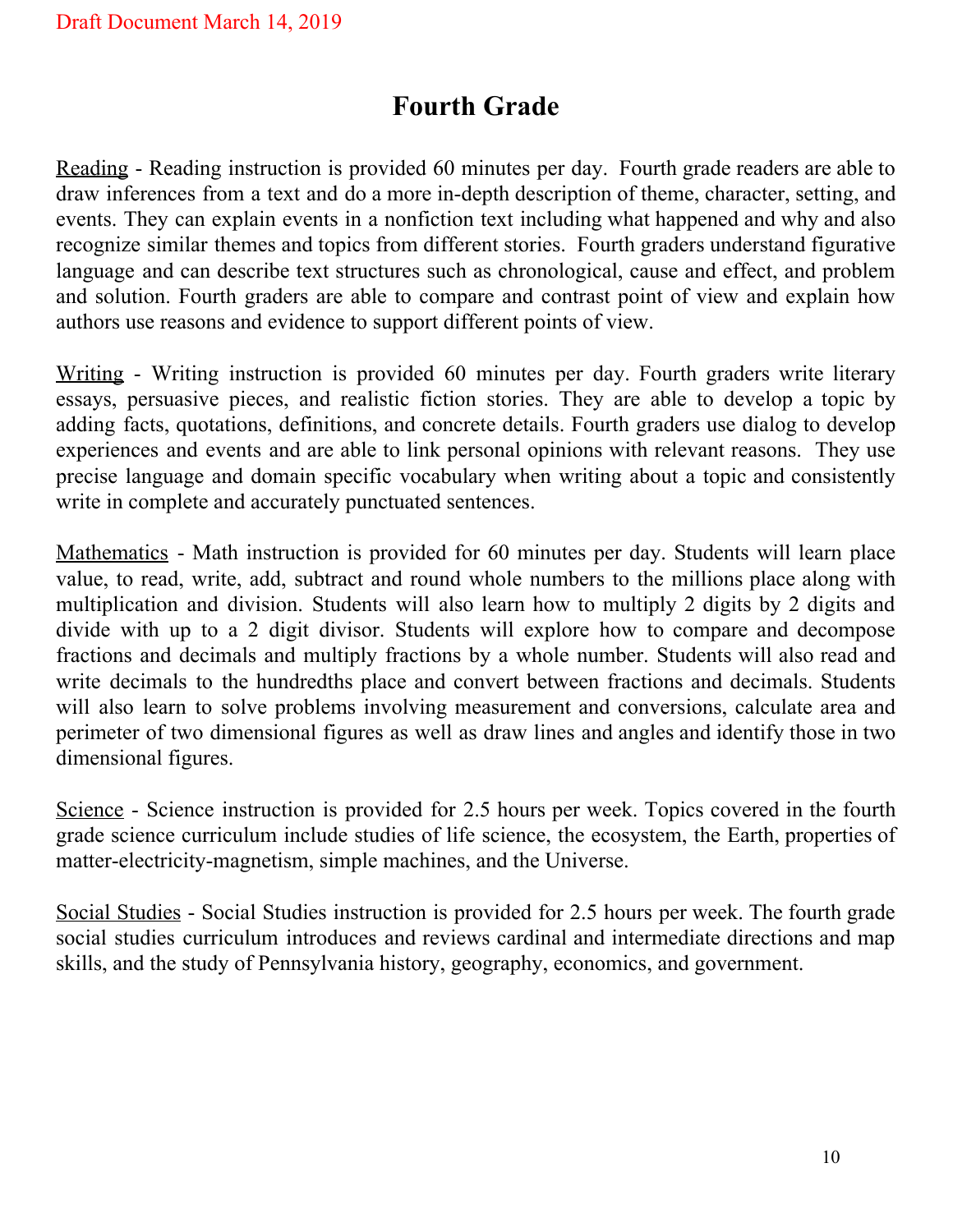## **Fifth Grade**

Reading - Reading instruction is provided 60 minutes per day. Fifth grade readers quote information accurately when making an inference or generalizations. They are able to compare and contrast two or more settings, characters or events and determine two or more main ideas. Fifth graders can comprehend and analyze multiple accounts of the same topic or event and they integrate text features to make connections between the text and the content.

Writing - Writing instruction is provided 60 minutes per day. Fifth graders write literary essays, narratives, memoirs, and research-based argument essays. They are able to establish and maintain a formal style while writing. Fifth graders can expand, combine, and reduce sentences to add meaning, style, and interest. They use a variety of transitional words and phrases to enhance their writing.

Mathematics - Math instruction is provided for 60 minutes per day. Students in fifth grade will learn to use place value to understand and demonstrate representation of numbers and patterns when multiplying by a power of 10, read/write numbers in different forms, and compare and round decimals. Students will multiply and divide multi digit whole numbers and add, subtract, multiply and divide decimals and fractions. Students will also use order of operations, describe patterns, graph/interpret points in the first quadrant of a coordinate plane, identify 2-dimensional figures, solve problems using conversions, model/interpret data, and apply formulas to find volume and solve mathematical and real world problems.

Science - Science instruction is provided for 2.5 hours per week. Topics covered in the fifth grade science curriculum include interdependent relationships in ecosystems including biome study, the water cycle, and natural resources.

Social Studies - Social Studies instruction is provided for 2.5 hours per week. The fifth grade social studies curriculum traces the history of America from the 1500's to the 1800's utilizing lessons in civics and government, geography, economics, and history. The fifth grade curriculum includes geography, the westward movement, and an overview of with an emphasis on causes of the Civil War.